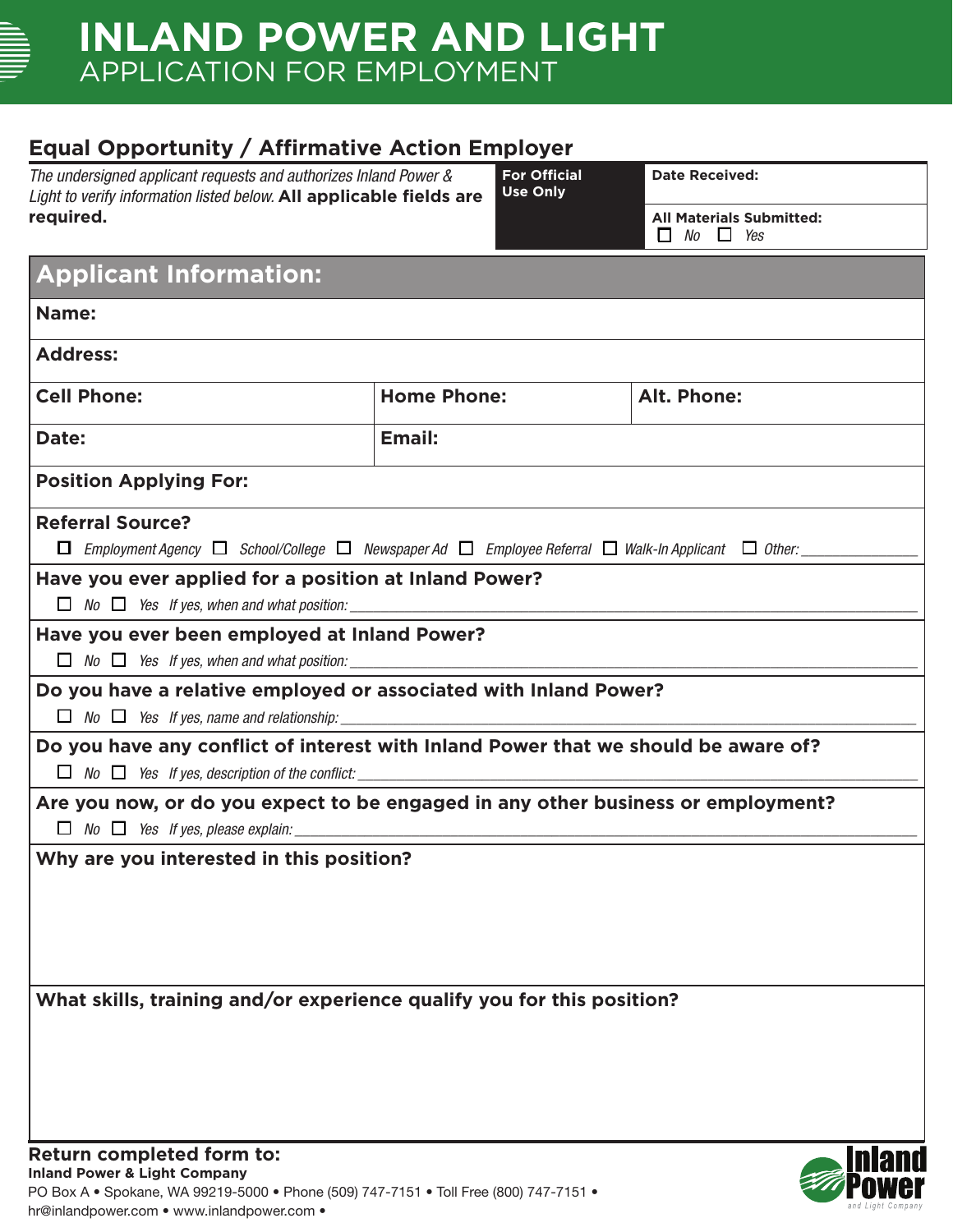# **INLAND POWER AND LIGHT** APPLICATION FOR EMPLOYMENT (PAGE 2)

Work History: List names of employers in consecutive order with the most recent employer listed first. Account for all periods of time including military service and volunteer work you wish to have considered as part of your qualifications. Explain periods of time not working. If self-employed, give firm name and supply business references.

|                                                                                  | <b>Company Name:</b>                                                         |                            |  |  |  |
|----------------------------------------------------------------------------------|------------------------------------------------------------------------------|----------------------------|--|--|--|
|                                                                                  | <b>Address:</b>                                                              |                            |  |  |  |
| <b>Name of Most</b><br><b>Recent and/or</b><br><b>Current</b><br><b>Employer</b> | <b>Type of Business:</b>                                                     | <b>Telephone:</b>          |  |  |  |
|                                                                                  | Title:                                                                       | <b>Reason for Leaving:</b> |  |  |  |
|                                                                                  | <b>Name of Supervisor:</b>                                                   | <b>Supervisor Phone:</b>   |  |  |  |
|                                                                                  | <b>Employed:</b> From: ___________ To: _________<br>Month/Year<br>Month/Year |                            |  |  |  |
|                                                                                  | <b>Duties:</b>                                                               |                            |  |  |  |
| <b>Company Name:</b>                                                             |                                                                              |                            |  |  |  |
|                                                                                  | <b>Address:</b>                                                              |                            |  |  |  |
|                                                                                  | <b>Type of Business:</b>                                                     | <b>Telephone:</b>          |  |  |  |
| Name of                                                                          | Title:                                                                       | <b>Reason for Leaving:</b> |  |  |  |
| <b>Previous</b>                                                                  | <b>Name of Supervisor:</b>                                                   | <b>Supervisor Phone:</b>   |  |  |  |
| <b>Employer</b>                                                                  | Employed: From: ________<br>$\tau$ o:<br>Month/Year<br>Month/Year            |                            |  |  |  |
|                                                                                  | <b>Duties:</b>                                                               |                            |  |  |  |
|                                                                                  | <b>Company Name:</b>                                                         |                            |  |  |  |
|                                                                                  | <b>Address:</b>                                                              |                            |  |  |  |
|                                                                                  | <b>Type of Business:</b>                                                     | <b>Telephone:</b>          |  |  |  |
| <b>Name of</b>                                                                   | Title:                                                                       | <b>Reason for Leaving:</b> |  |  |  |
| <b>Previous</b><br><b>Employer</b>                                               | <b>Name of Supervisor:</b>                                                   | <b>Supervisor Phone:</b>   |  |  |  |
|                                                                                  | <b>Employed:</b> From: ___________ To: ________<br>Month/Year<br>Month/Year  |                            |  |  |  |
|                                                                                  | <b>Duties:</b>                                                               |                            |  |  |  |
| Return completed form to:                                                        |                                                                              | <b>Inland</b>              |  |  |  |

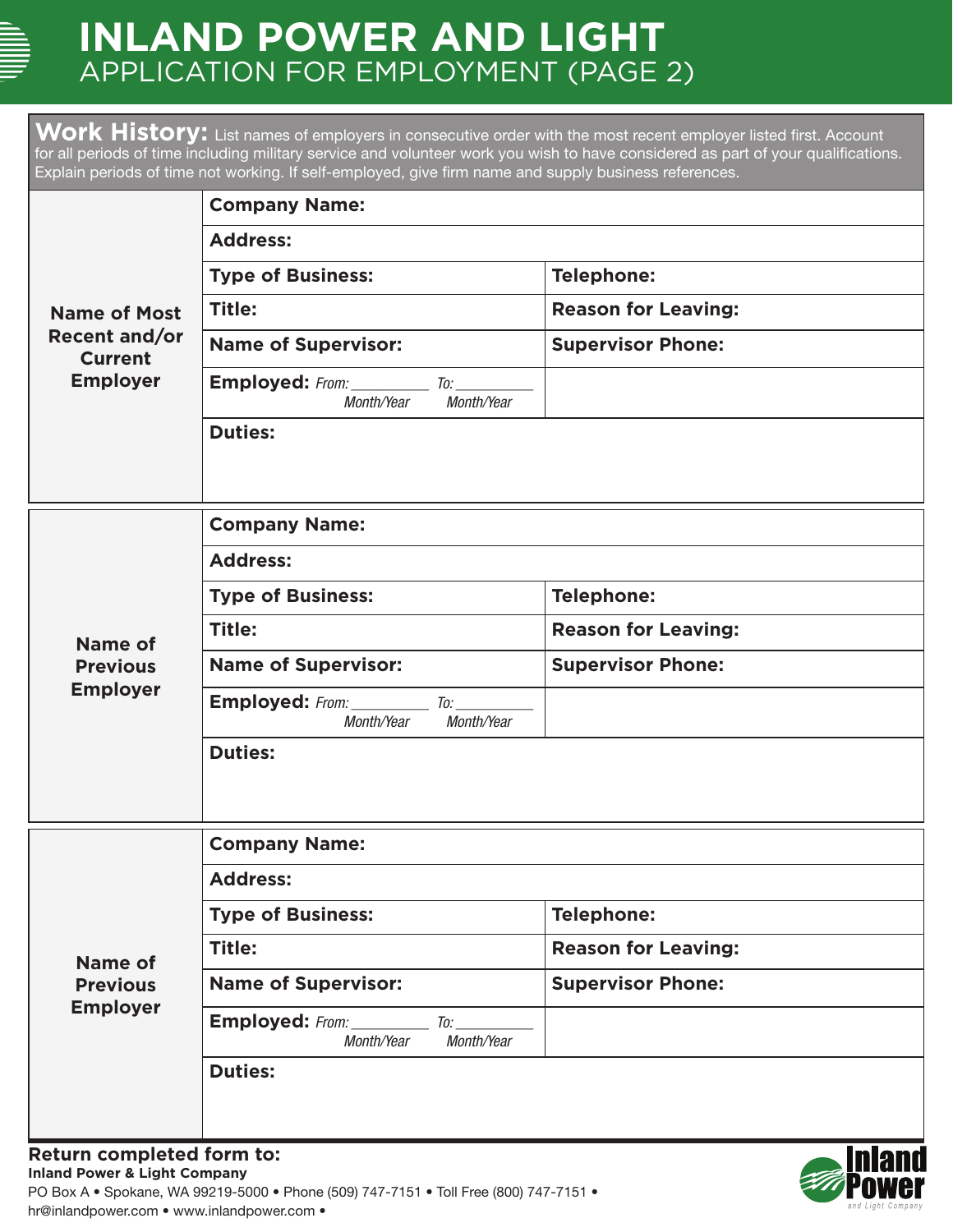

# **INLAND POWER AND LIGHT** APPLICATION FOR EMPLOYMENT (PAGE 3)

## **Education:**

| EUUCALIOII.                                 |                       |                                |                              |                                 |                       |
|---------------------------------------------|-----------------------|--------------------------------|------------------------------|---------------------------------|-----------------------|
|                                             | <b>Name of School</b> | # of Years<br><b>Completed</b> | <b>Degree</b><br>(Yes or No) | <b>Major Course</b><br>of Study | <b>Certifications</b> |
| <b>High School</b>                          |                       |                                |                              |                                 |                       |
| <b>College/University</b>                   |                       |                                |                              |                                 |                       |
| <b>Graduate School</b>                      |                       |                                |                              |                                 |                       |
| <b>Trade, Business or</b><br>Correspondence |                       |                                |                              |                                 |                       |

## **Other Special Skills:**

**Describe any other special job-related training (computer, etc.) that would support your qualifications:**

**List job-related licenses or certifications:**

## **General:**

### **May we contact your present employer?**

 $\Box$  No  $\Box$  Yes If no, please specify reasons for not contacting:

**In order to permit a check of your work and education records, should we be made aware of any other legal name you have used in the past?** 

 $\Box$  No  $\Box$  Yes If yes, please specify other names and dates:

## **Have you ever been dismissed or forced to resign from employment?**

 $\Box$  No  $\Box$  Yes If yes, please explain:

**Are you willing to work overtime if requested?**  $\Box$  *No*  $\Box$  *Yes* 

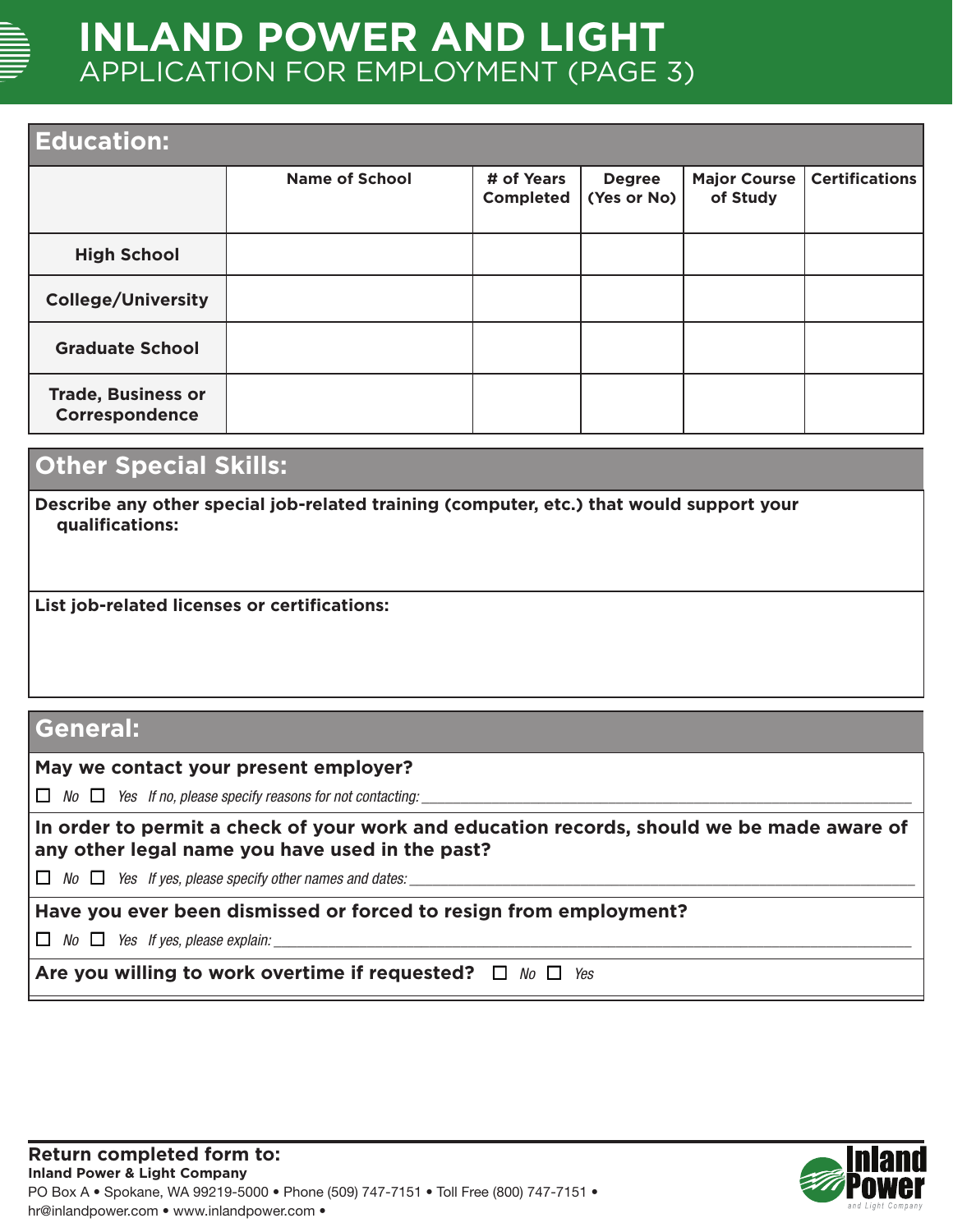

# **INLAND POWER AND LIGHT** APPLICATION FOR EMPLOYMENT (PAGE 4)

### **References:** Give three references, excluding relatives.

| <b>References</b> | Name:              | <b>Address:</b> |
|-------------------|--------------------|-----------------|
|                   | <b>Occupation:</b> | <b>Phone:</b>   |
|                   | Name:              | <b>Address:</b> |
|                   | <b>Occupation:</b> | <b>Phone:</b>   |
|                   | Name:              | <b>Address:</b> |
|                   | <b>Occupation:</b> | <b>Phone:</b>   |

## **Applicant's Statement:**

Inland Power & Light is an Equal Opportunity Employer and does not discriminate on the basis of race, age, gender, religion, national origin, color, sex, veteran status, sexual orientation, marital status or disability. It is our intention that all qualified applicants are given equal opportunity and that selection decisions are based on job-related factors. (Initial here

I hereby affirm that the information provided on this application (and accompanying resume, if any) is true and complete to the best of my knowledge. I also agree that any falsified information or significant omissions may disqualify me from further consideration for employment and may result in my discharge if discovered at a later date. (Initial here \_\_\_\_\_\_\_\_\_\_)

I authorize a thorough investigation of my past employment and activities, including investigation of criminal history, employment history, educational background and credentials. I agree to cooperate in such investigation and release from all liability or responsibility all persons or corporations requesting or supplying such information. (Initial here \_\_\_\_\_\_\_\_\_\_)

I hereby agree to submit to any drug or alcohol testing that may be required as a condition of employment or continued employment and understand that refusal to submit to such testing during the course of my employment may result in disciplinary action, up to and including discharge. (Initial here \_\_\_\_\_\_\_\_\_\_)

I understand that my employment, if hired, is terminable-at-will, that I am not being employed for any specific time, that this application is not and is not intended to be a contract for continued employment, and that the employer or I may terminate my employment at any time with or without cause or notice. (Initial here \_\_\_\_\_\_\_\_)

I understand that according to federal law all individuals who are hired must, as a condition of employment, produce certain documentation to verify their identity and U.S. citizen status, or, if aliens, their legal authorization to work in the U.S. As a consequence, I understand that any offer of employment would be contingent on my ability to produce the required documentation within the time period required by law. (Initial here  $\qquad \qquad$  )

### **Name:**

**SIGN HERE Signature of Applicant: Date**